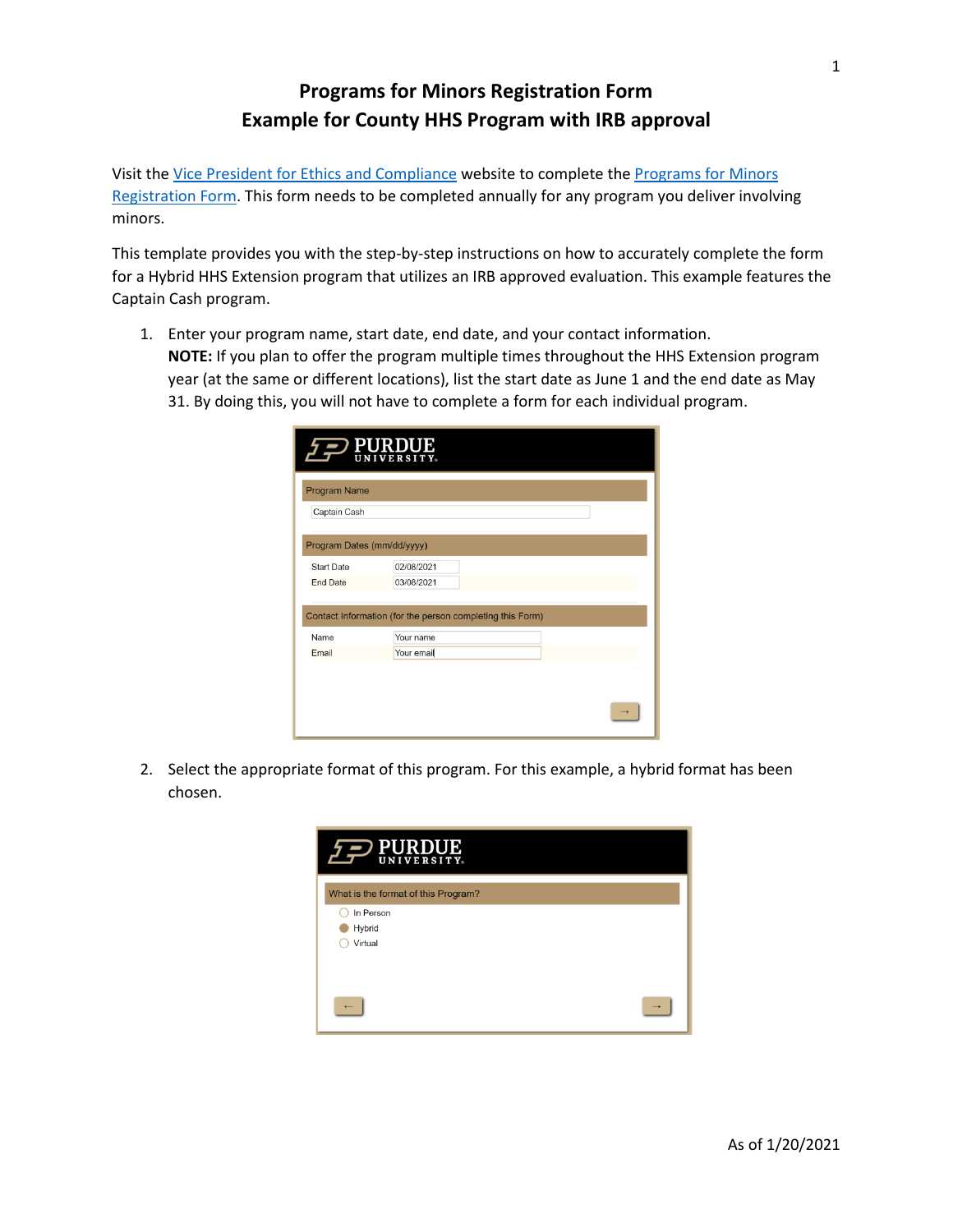3. Provide the address of the County Purdue Extension Office; the program IS co-sponsored by another unit of Purdue University.

| <b>PURDUE</b>                       | <b>VERSITY</b><br>What is the physical address of the program? (If virtual, use the mailing address of the                       |
|-------------------------------------|----------------------------------------------------------------------------------------------------------------------------------|
| program)<br><b>Building Name or</b> |                                                                                                                                  |
| <b>Address</b>                      | <b>Test County Extension Office</b>                                                                                              |
| City                                | <b>West Lafayette</b>                                                                                                            |
| County                              | IN                                                                                                                               |
|                                     | Is the program sponsored/co-sponsored by a college, school, department, office,<br>organization or other unit of the University? |
| Yes                                 |                                                                                                                                  |
| <b>No</b>                           |                                                                                                                                  |
|                                     |                                                                                                                                  |

4. Enter: "Health and Human Sciences, Purdue Extension"; the program is NOT sponsored by another organization NOT affiliated with Purdue

| <b>PURDUE</b><br>S<br>R<br>н                                                                                          |  |
|-----------------------------------------------------------------------------------------------------------------------|--|
| Which college, school, department, office, organization or unit?<br>Health and Human Science                          |  |
| Is the program sponsored/co-sponsored by an individual or organization that is not<br>affiliated with the University? |  |
| Yes<br>No                                                                                                             |  |
|                                                                                                                       |  |

5. The program will NOT utilize any University owned/managed facilities.

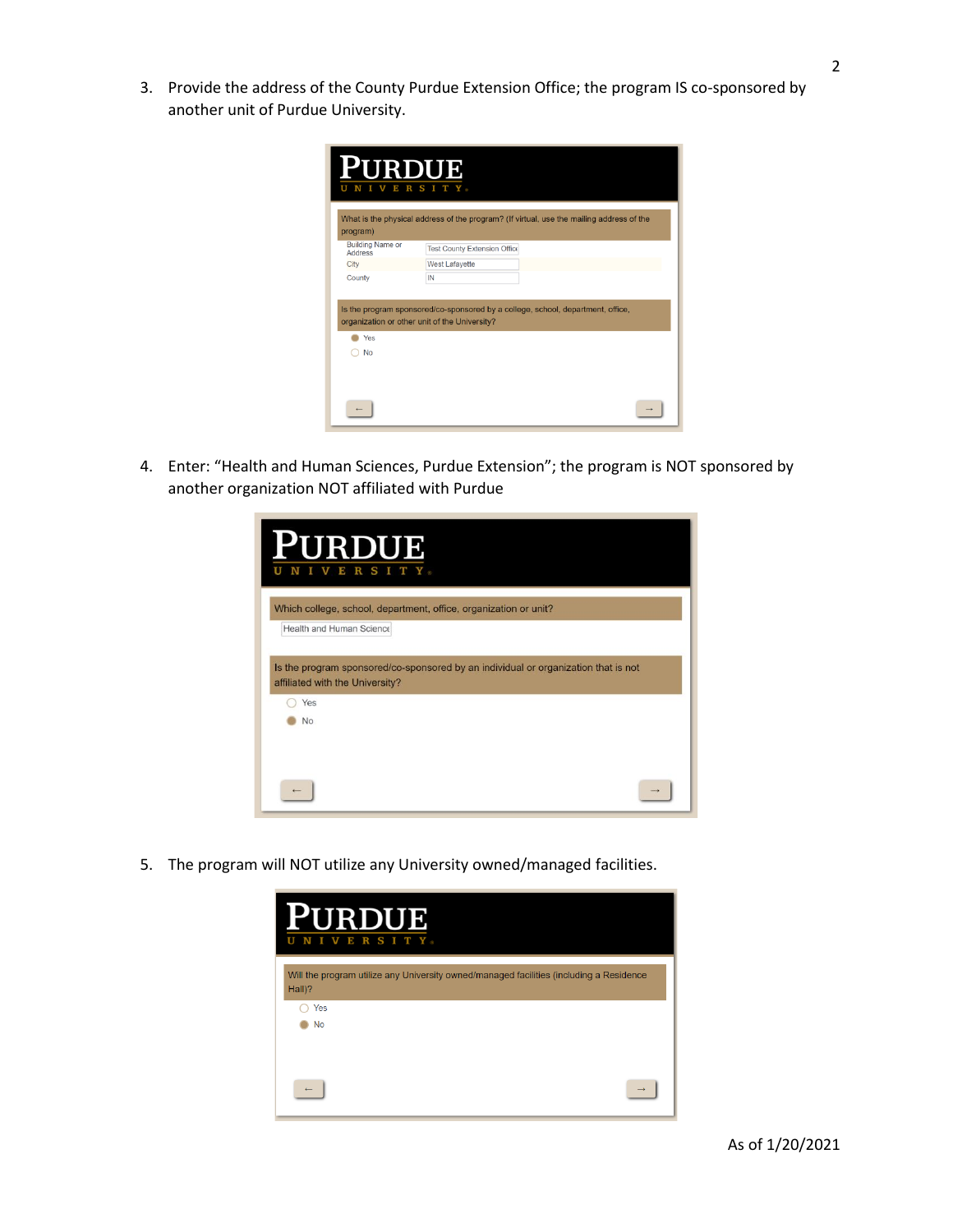6. Minor participants will not be accompanied/supervised by a parent/guardian. YES, the Captain Cash program is considered University research involving minors as human subjects.

| <b>URDUE</b><br>RSITY.<br>E                                                          |  |
|--------------------------------------------------------------------------------------|--|
| Will minor participants be accompanied and supervised by a parent or legal guardian? |  |
| Yes                                                                                  |  |
| <b>No</b>                                                                            |  |
| Is this Program considered University research involving minors as human subjects?   |  |
| Yes                                                                                  |  |
| No                                                                                   |  |
|                                                                                      |  |

7. The Captain Cash program has IRB approval. All components of this program are subject to IRB oversight.



8. This notification will confirm that you have registered your Hybrid Captain Cash program for the year.



An e-mail will be returned to you from [youthprotection@purdue.edu](mailto:youthprotection@purdue.edu) with a printout of the program that you have submitted (may take a couple days). Keep this printout on file for your records. Add a recurring note to your electronic calendar to serve as a reminder to complete this process annually.